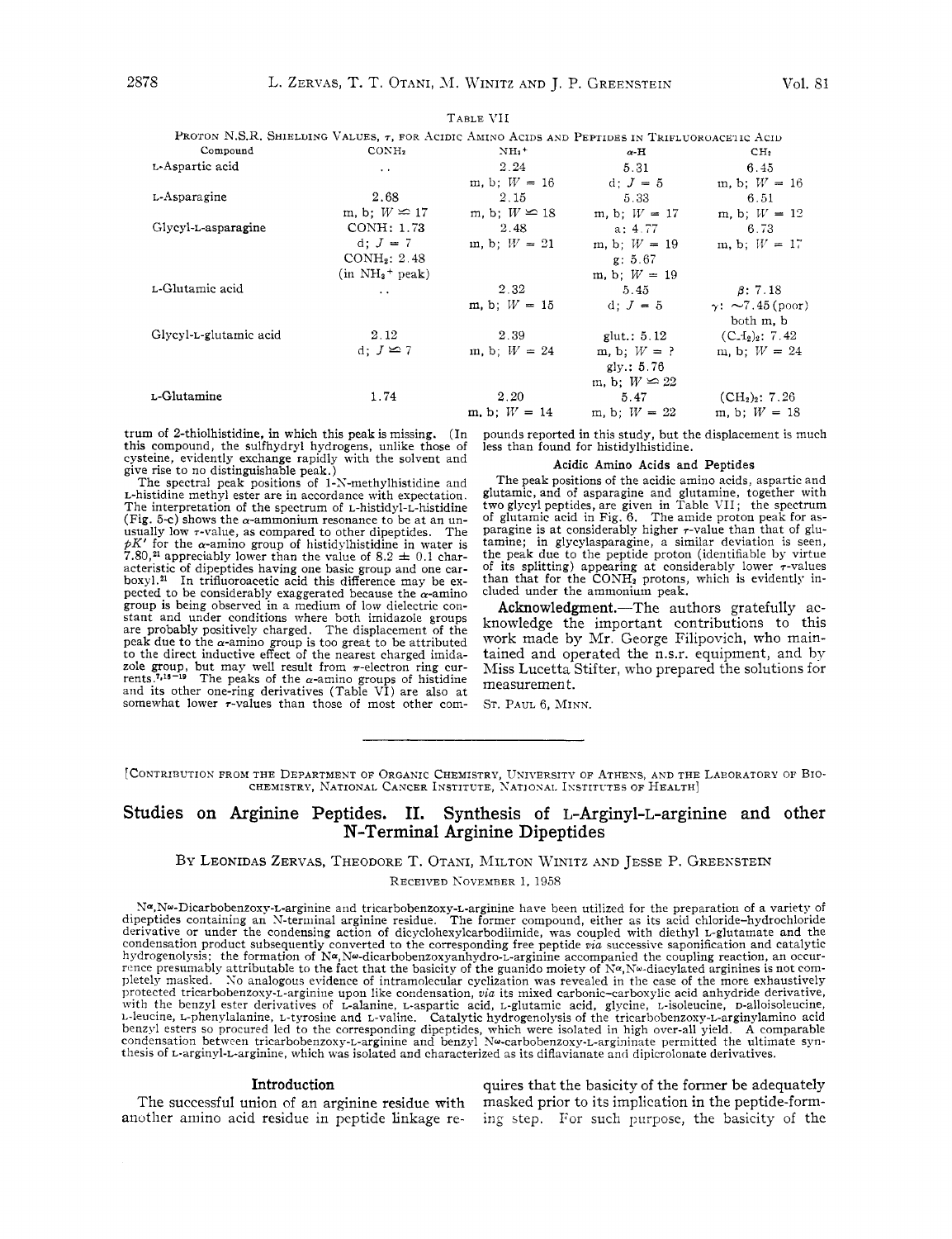guanido function is customarily suppressed *via*  (a) substitution with a nitro function, (b) salt formation with a hydrogen halide or (c) acylation. The first of these techniques was introduced by Bergmann, Zervas and Rinkel who, in 1934, exploited the strongly electronegative character of the nitro function to effectively depress the basicity of the guanido group and thereupon facilitate the incorporation of the arginine residue into peptides; subsequent removal of the nitro function could be achieved through catalytic reduction.<sup>2</sup> An analogous technique was applied to the synthesis of a variety of C-terminal arginine peptides<sup>3-7</sup> and, with the introduction of the mixed carboxyliccarbonic acid anhydride<sup>8,9</sup> and the dicyclohexyl $carbon$  carbodiimide<sup>10</sup> methods, was applied to the preparation of N-terminal arginine peptides as well.<sup>11</sup> Although the use of hydrohalides<sup>12-15</sup> to block the basicity of the guanido moiety has been less frequent than the aforementioned method, it has nevertheless found important application in the synthesis of such important biological compounds as arginine-vasopressin.16 The final method, with which the initial studies<sup>17,18</sup> of this series were concerned, involves the conversion of arginine to its  $N^{\alpha},N^{\omega}$ . tricarbobenzoxy derivative, followed by application of the latter to the synthesis of Larginyl-L-glutamic acid.<sup>19</sup> It is the purpose of the present communication to report the use of  $N^{\alpha}$ ,-Nw-dicarbobenzoxy-L-arginine in like connection, as well as to describe the extended application of tricarbobenzoxy-L-arginine to the preparation of a variety of N-terminal arginine peptides, with

**(1)** M. **Bergmann,** L. **Zervas and H. Rinke,** *Z. phrsiol. Chcm.,* **224,**  *40* (1994).

**(2)** M. **Bergmann and** L. **Zervas,** *Bcr.,* **66, 1192 (1932).** 

**(3) K. Hofmann, H. Kappeler, A. E. Furlenmeier, M, E. Wooner, E. T. Schwartz and** T. **A. Thompson, THIS JOURNAL, 79, 1641 (1957).** 

**(4) H.** Zahn **and J. F. Diehl,** *Angev. Chem.,* **69, 135 (1957);** *Z. Nulurforsch.,* **12b, 85 (1957).** 

*(5)* **H. van Ordnen and E.** L. **Smith,** *J. Biol. Chem..* **208, 751 (1954).** 

(6) *I(.* **Hofmann, A. Rheiner and W. D. Peckham, THIS JOURNAL, 75, 6083 (1953), K. Hofmann, W. D. Peckham and A. Rheiner,** *ibki.,*  **78, 238 (1956).** 

**(7)** Cf. **J. S. Fruton,** *Adu. Pmlein Chcm.,* **6, 1 (1949);** J. **P. Green-stein and** M. **Winitz, "Chemistry** of **the Amino Acids,'' John Wiley** 

**and** Sons, **Inc., New York,** N. *Y.,* Vol. **11, in press.**  *(8)* **T. Wieland and H. Bernhard,** *Ann.,* **672, 190 (1951); R. A. Boissoanas,** *Helu. Chim. Acto,* **S4, 874 (1951); J. R. Vaughan and R.** L. **Osato, THIS JOURNAL, 74, 676 (1952).** 

(9) C. Berse and L. Piche, *J. Org. Chem.*, 21, 808 (1956).

(10) **J. C. Sheehan and** *G.* **P. Hess, THIS JOURNAL,** *77,* 1067 **(1955);** 

**(11)** N. **Izumiya and S. Makisumi,** *J. Chcm. SOC. Japan, 78,* **<sup>1768</sup> J. C. Sheehan,** M. **Goodman and G. P. Hess.** *ibid.,* **78, 1367 (1956). (1957).** 

**(12) D.** T. **Gish and F.** H. **Carpenter, THIS JOURNAL, 76, 5872 (1953).** 

**(13) G.** W. **Anderson,** *ibid.,* **78, 6081 (1953).** 

**(14) R. A. Boissonnas, S. Guttmann, J. P. Waller and P. A. Jaque-**

**nound,** *Experientio, 12,* **446 (1956). (15) R. W.** Young, **K.** H. **Wood, R. J. Joyce and G. W. Anderson, THIS JOURNAL, 78, 2126 (1956).** 

**(16) V. du Vigneaud, D. T. Glsh and P. G. Katsoyannis,** *ibid.,* **76,** 

**4751 (1954); P. G. Katsoyannis,** *ibid.,* **79, 109 (1957). (17) L. Zervas, M. Winitz and J. P. Greenstein,** *Arch. Biochem. Biophys., 66,* **573 (1956).** 

**(18) L. Zervas, M. Winitz and J. P. Greenstein,** *J.* **Ora.** *Chem.,* **22, 1515 (1957).** 

**(19) A preliminary report from this Laboratorya described the use of an analogous procedure** for **the preparation of L-arginyl-L-arginine, but without experimental detail.** 

**(20)** L. **Zervas, T. Otani, M. Winitz and J. P. Greenstein. Arch.**  *Biociicm. Biophys..* **76, 290 (1958).** 

particular emphasis on the synthesis of L-arginyl-L-arginine.

### Results **and** Discussion

The basic character of the guanido group in such  $N^{\alpha}$ , N<sup>o</sup>-diacylated L-arginines as the dibenzoyl,  $2^{1,22}$ dibenzylsulfonyl,<sup>23</sup> di-p-nitrocarbobenzoxy<sup>12</sup> and  $d$ ibenzenesulfonyl<sup>24</sup> derivatives is not completely masked. This fact was established as early as 1928, both by Felix and  $Dirr<sup>22</sup>$  and by Zervas and Bergmann,<sup>21</sup> who described the hydrochloride salt of  $N^{\alpha}$ , N<sup>o</sup>-dibenzoylarginine, and was reaffirmed, in 1953, by Gish and Carpenter<sup>12</sup> who determined the apparent dissociation constants of  $N^{\alpha}$ ,  $N^{\omega}$ -di- $\phi$ nitrocarbobenzoxyarginine and reported a fruitless attempt to employ this compound in the peptideforming step. That  $N^{\alpha}$ , N $^{\omega}$ -dicarbobenzoxy-L-arginine possesses a like basicity was more recently evidenced<sup>18</sup> when its treatment with carbobenzoxy chloride under Schotten-Baumann conditions led to the formation of the tricarbobenzoxy derivative. Nevertheless, the ready accessibility of  $N^{\alpha}$ ,  $N^{\omega}$ di-carbobenzoxy-L-arginine (11) *via* the selective saponification of tricarbobenzoxy-L-arginine (I or Ia) afforded an opportunity to reinvestigate the potential utility of the  $N^{\alpha}$ ,  $N^{\omega}$ -diacylated arginines as intermediates in the synthesis of N-terminal arginine peptides. Initial studies in this direction involved the treatment of  $N^{\alpha}$ ,  $N^{\omega}$ -dicarbobenzoxy-L-arginine (11) with phosphorus pentachloride in anhydrous chloroform at 0 to  $-5^{\circ}$ ; the acid chloride hydrochloride<sup>25</sup> so derived was immediately coupled with diethyl t-glutamate and the conden-

 $\text{station product (III, R = Eto}_{2}CCH_{2}CH_{2}CH_{2}CCO_{2}Et)}$ converted to L-arginyl-L-glutamic acid, in modest over-all yield, by saponification followed by catalytic hydrogenolysis. Although a somewhat better yield of the desired intermediate 111 could be attained through the dicyclohexylcarbodiimide-induced condensation of  $N^{\alpha},N^{\omega}$ -dicarbobenzoxy-Larginine with the hydrochloride salt of diethyl L-glutamate in the absence of added base, no appreciable coupling reaction was observed when the latter reactant was present as the free base. Such a situation is explicable on the basis of a migration of protons from diethyl glutamate to the dipolar  $N^{\alpha}$ , N<sup>o</sup>-dicarbobenzoxyarginine as a prelude to the actual condensation. In any event, the isolation of pure L-arginyl-L-glutamic acid demonstrates that N<sup>a</sup>, N<sup>a</sup>-diacylated arginines may provide an alternative synthetic route to N-terminal arginine peptides.

During the course of the condensation of  $N^{\alpha}$ ,  $N^{\omega}$ dicarbobenzoxy-L-arginine with diethyl L-glutamate by either of the above methods, a crystalline by-product precipitated whose elemental analytical values and chemical properties unequivocally identified it <sup>\*</sup>as N<sup>o</sup>, N<sup>o</sup>-dicarbobenzoxyanhydro-Larginine (IV). Whilst the latter was found to be

**(21) L. Zervas and** M. **Bergmann,** *Be?.,* **61, 1195 (1928). (22) K. Felix and K. Dirr,** *Z. phrsiol. Chem.,* **176, 29 (1928).** 

**(23) H. B. Milne and C-H. Peng, TEIS JOURNAL, 79, 642 (1957).** 

**(24) H. T. Clarke and H. B. Gillespie,** *ibid..* **64, 1964 (1932).** 

**(25) Whilst this intermediate was not characterized, its existence as the hydrochloride salt in solution was indicated by the absence of hpdrogen chloride evolution during the phosphorus pentachloride treatment.**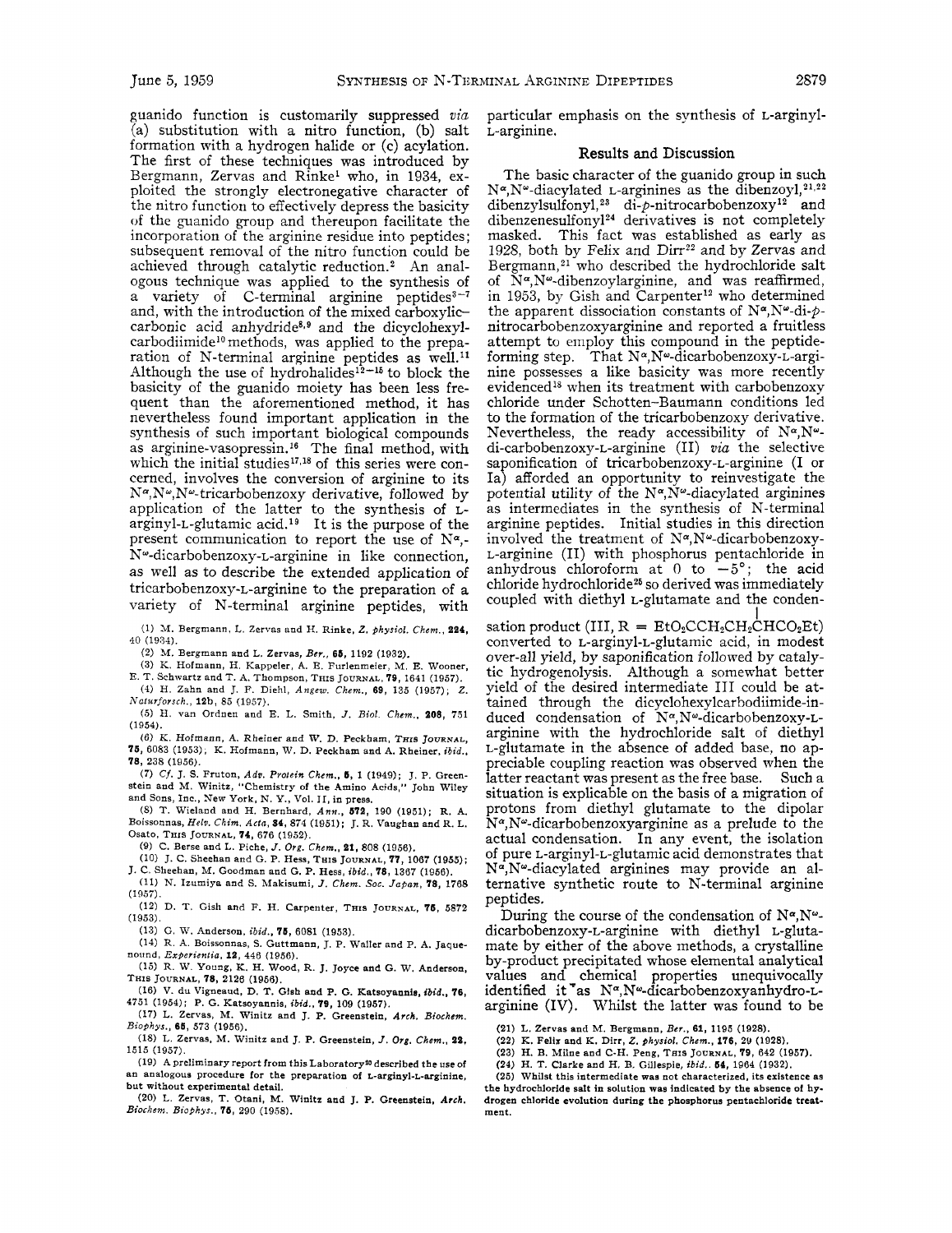

stable in neutral aqueous solution, the addition of one equivalent of alkali thereto readily converted it to N\*,N"-dicarbobenzoxy-L-arginine in nearly quantitative yield. Treatment of the substance with acetic anhydride at room temperature proceeded with the formation of an intermediate  $(V)$  which, when treated with cold water and cold  $5/N$  HCl, respectively, decomposed into N-acetyl-X'-carbobenzoxyurea (VI) in addition to  $\alpha$ -carbobenzoxyaminopiperidone in the former instance and  $N^{\alpha}$ carbobenzoxy-L-ornithine hydrochloride (VII) in the latter. Substance IV presumably arose as a result of the preliminary activation of the carboxyl group of dicarbobenzoxyarginine by the condensing agent, followed by an intramolecular cyclization. Such formation of an anhydroarginine derivative is reminiscent of the early observation of Bergiuann and Koster'6 that L-arginine, when treated with an excess of acetic anhydride at the boiling temperature, is converted to triacetylanhydro-DL-arginine. An analogous situation prevails in the conversion of L-nitroarginine to  $N^{\alpha}$ -acetylanhydro-DL-nitroarginine by the action of acetic anhydride in boiling glacial acetic acid.<sup>27</sup> The intramolecular cyclization which accompanies reactions of this type may be ascribed to the fact that the basicity of the guanido moiety of the precursor arginine derivative is not completely masked.

With the above in mind, it becomes clear that by virtue of the completely or almost completely suppressed basicity of the guanido moiety of tricarbobenzoxy-L-arginine, a synthetic route to Nterminal arginine peptides is available wherein no danger of anhydro-compound formation exists. Indeed, the condensation of tricarbobenzoxy-Larginine, *zia* the mixed carbonic-carboxylic acid anhydride<sup>8</sup> and the dicyclohexylcarbodiimide<sup>10</sup> methods, with the benzyl esters of L-alanine, Laspartic acid, *L*-glutamic acid, glycine, *L*-isoleucine, D-alloisoleucine, L-leucine, L-phenylalanine, L-tyrosine and L-valine proceeded smoothly and without complication, and permitted the isolation of the corresponding tricarbobenzoxy-L-arginylamino acid benzyl esters in high yield; in no instance was the

**(1926). (26)** AI. **Rergmann and** H. **Kaster,** *Z. physioi. ('h~m.,* **159,** 179

**S9,** 108 (1952). **(27)** S. M. **Birnbaum and J. P. Greenstein, Arch.** *Biochem. Biophys.,* 

formation of a tricarbobenzoxyanhydroarginine side product detected. Subsequent palladium black-catalyzed hydrogenolysis of the condensation products led to the simultaneous removal of the carbobenzoxy and benzyl ester substituents with the formation of the unprotected dipeptides; the latter, with the exception of the aspartic acid and glutamic acid derivatives, were isolated in analytically pure state as their respective acetate salts. L-Arginine amide dihydrochloride was prepared from the precursor tricarbobenzoxy derivative in like manner. Specific rotation values of the peptides so derived were generally in agreement with the literature values of those compounds previously prepared by other routes.

The success attained with tricarbobenzoxy-Larginine in the aforementioned syntheses suggested that this compound would probably prove of like utility in the synthesis of L-arginyl-L-arginine. For such purpose, tricarbobenzoxy-L-arginine was coupled with Nw-carbobenzoxy-L-arginine benzyl ester<sup>18</sup> via both the mixed anhydride<sup>8</sup> and dicyclohexylcarbodiimide<sup>10</sup> methods. This process led to a mixture of products wherefrom tricarbobenzoxy-L-arginyl-N"-carbobenzoxy-L-arginine benzyl es $ter^{18,20}$  could be isolated in a satisfactory degree of purity only after repeated recrystallization from various solvents; side product formation in such situation is not unexpected in view of the fact that the benzyl ester of  $N^{\omega}$ -carbobenzoxy-L-arginine possesses at least two reactive groups capable of partaking in the coupling reaction, namely, one at the  $\alpha$ -position and the other at the guanido nucleus. *However, when an identical condensation was effected in the presence of one equivalent of a strong acid, the desired dipeptide derivative was secured d,irectly in both sati\$actosy yield und a high degree qf purity;* such occurrence presumably arose from the proton-mediated neutralization of the basic guanido nucleus prior to the peptide-forming reaction. Catalytic hydrogenolysis of the coupling product in methanol-acetic acid solution and in the presence of freshly prepared palladium black, followed by evaporation of the reaction mixture *in vacuo,* yielded a non-crystallizable sirup which gave only a single ninhydrin positive spot on paper in three different solvent systems. That the sirup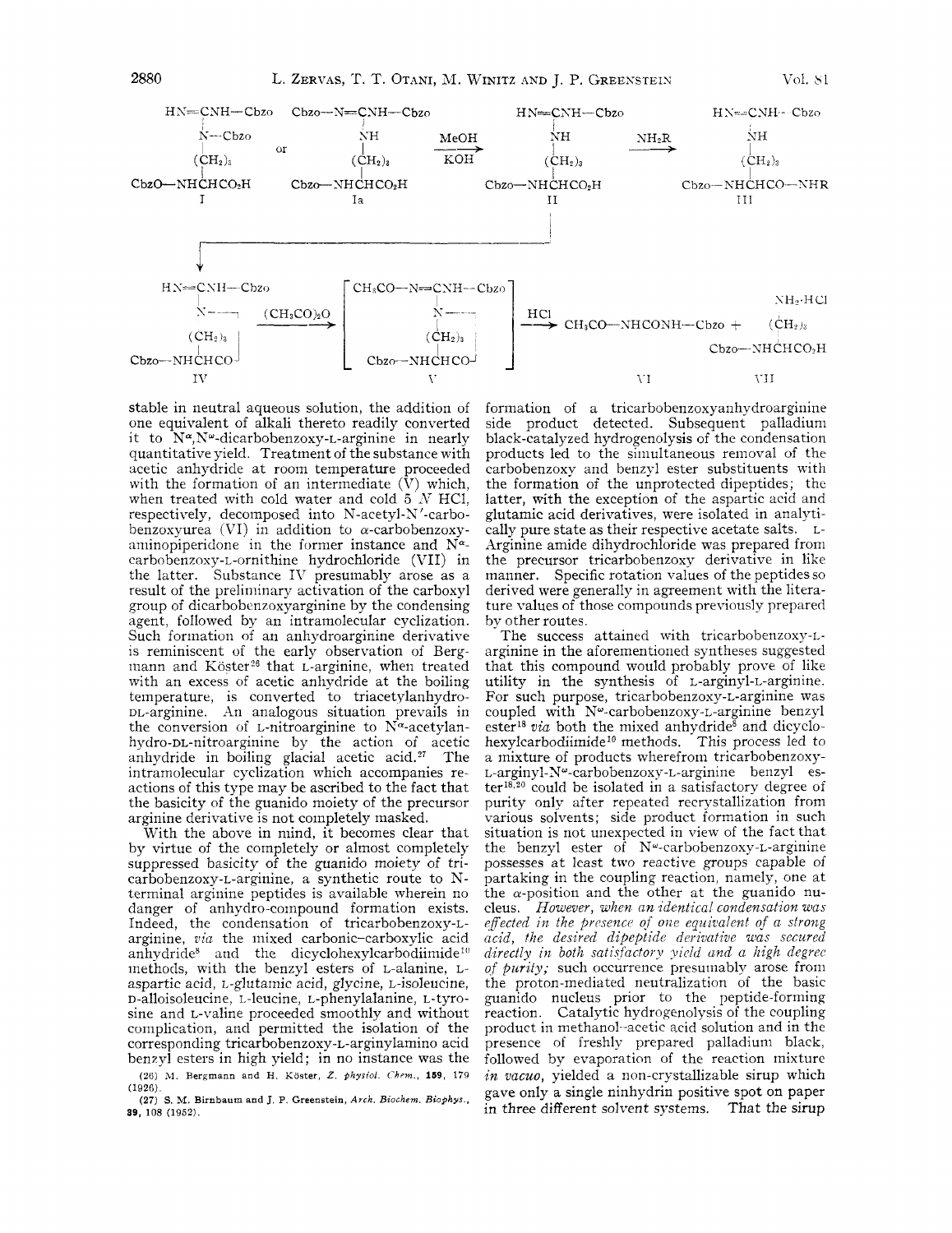|                                                   | M.p., °C.                                      | LAIBD DIPBPIIDB DENZIL ESIBR I RECURSURS<br>-Calculated-<br>Empirical |      |     | -Found- |              |     |      |
|---------------------------------------------------|------------------------------------------------|-----------------------------------------------------------------------|------|-----|---------|--------------|-----|------|
| Acylated derivatives, benzyl ester                | (cor.)                                         | formula                                                               | C    | н   | N       | $\mathbf{C}$ | н   | N    |
| TriCbzo-L-arginyl-L-alanine                       | 171–172                                        | $C_{40}H_{43}N_5O_9$                                                  | 65.1 | 5.9 | 9.5     | 65.1         | 6.1 | 9.6  |
| TriCbzo-L-arginyl-N <sup>w</sup> -Cbzo-L-arginine | 162-164                                        | $C_{61}H_{57}N_8O_{11}$                                               | 64.0 | 6.0 | 11.7    | 63.8         | 6.0 | 11.6 |
| TriCbzo-L-arginyl-L-aspartic di-                  | 159-160                                        | $C_{48}H_{49}N_5O_{11}$                                               | 66.1 | 5.7 | 8.0     | 66.0         | 5.8 | 8.0  |
| TriCbzo-L-arginylglycine                          | 118–120                                        | $C_{39}H_{41}N_5O_9$                                                  | 64.7 | 5.8 | 9.7     | 64.2         | 5.9 | 9.7  |
| TriCbzo-L-arginyl-L-isoleucine                    | 147-150                                        | $C_{43}H_{49}N_5O_9$                                                  | 66.2 | 6.3 | 9.0     | 65.8         | 6.4 | 9.2  |
| TriCbzo-L-arginyl-p-alloisoleucine                | 128-130                                        | $C_{43}H_{49}N_5O_9$                                                  | 66.2 | 6.3 | 9.0     | 66.4         | 6.4 | 9.0  |
| TriCbzo-L-arginyl-L-leucine                       | 158-160                                        | $C_{43}H_{49}N_5O_9$                                                  | 66.2 | 6.3 | 9.0     | 66.0         | 6.3 | 9.0  |
| TriCbzo-L-arginyl-L-phenylalanine                 | 168-170                                        | $C_{48}H_{47}N_6O_9$                                                  | 67.8 | 6.1 | 8.6     | 67.5         | 5.9 | 8.6  |
| TriCbzo-L-arginyl-L-tyrosine                      | 166-168                                        | $C_{46}H_{47}N_5O_{10}$                                               | 66.6 | 5.7 | 8.4     | 66.3         | 5.9 | 8.6  |
| TriCbzo-L-arginyl-L-valine, monohydrate           | $129 - 131.5$                                  | $C_{42}H_{47}N_5O_9$ , $H_2O$                                         | 64.4 | 6.3 | 8.9     | 64.6         | 6.2 | 8.9  |
| Free peptide                                      | $\lbrack \alpha \rbrack^{24}$ – 25 $a_{\rm D}$ |                                                                       |      |     |         |              |     |      |
| L Arginyl-L alanine monoacetate                   | $+11.9^{b}$                                    | $C_{11}H_{23}N_5O_5$                                                  | 43.3 | 7.6 | 22.9    | 43.1         | 7.6 | 22.9 |
| L-Arginyl-L-aspartic acid                         | $+32.1^{\circ}$                                | $C_{10}H_{19}N_5O_5$                                                  | 41.5 | 66  | 24.2    | 41.4         | 6.8 | 24.1 |
| L-Arginylglycine acetate, acetic acid solvate     | $+37.6^{d}$                                    | $C_{12}H_{25}N_bO_7$                                                  | 41.0 | 7.2 | 19.9    | 40.6         | 7.3 | 19.7 |
| L-Arginyl-L-isoleucine monoacetate                | $+17.4$                                        | $C_{14}H_{29}N_5O_5$                                                  | 48.4 | 8.4 | 20.2    | 48.1         | 8.6 | 20.4 |
| L-Arginyl-L-leucine monoacetate                   | $+10.3^{\circ}$                                | $C_{14}H_{29}N_5O_5$                                                  | 48.4 | 8.4 | 20.2    | 48.5         | 8.7 | 19.9 |
| L-Arginyl-L-phenylalanine monoacetate             | $+29.3'$                                       | $C_{17}H_{27}N_5O_5$                                                  | 53.5 | 7.1 | 18.4    | 53.2         | 7.0 | 18.0 |
| L-Arginyl-L-tyrosine monoacetate                  | $+32.0^{\circ}$                                | $C_{17}H_{27}N_5O_6$                                                  | 51.4 | 6.9 | 17.6    | 51.5         | 6.9 | 17.8 |
| L-Arginyl-L-valine monoacetate                    | $+15.8$                                        | $C_{13}H_{27}N_5O_5$                                                  | 46.8 | 8.2 | 21.0    | 46.8         | 8.3 | 20.7 |
|                                                   |                                                |                                                                       |      |     |         |              |     |      |

<sup>4</sup> Rotations were measured in a photoelectric polarimeter as  $1\%$  solutions in water.  $\binom{19}{2}$   $\binom{19}{2}$  +9.3°<sup>11</sup> and  $\binom{3^{2}2}{2}$  +9.7°<sup>6</sup><br>have been reported in the same solvent.  $\binom{19}{2}$  +22.2° for the dihy  $\alpha$  [ $\alpha$ ]<sup>32</sup>D +33.3°, [ $\alpha$ ]<sup>22</sup>D +32.0°<sup>9</sup> and [ $\alpha$ ]<sup>19</sup>D +33.2°<sup>11</sup> in water.

constituted the desired dipeptide was attested to by the fact that its treatment with flavianic acid and picrolonic acid, respectively, led to the precipitation of crystalline materials whose elemental analyses were in agreement with those calculated for the corresponding diflavianate and dipicrolonate derivatives of L-arginyl-L-arginine. On the basis of this evidence, as well as additional chromatographic and analytical evidence described in the Experimental section, it may be concluded that the compound prepared by the synthetic procedure described above is L-arginyl-L-arginine.

#### Experimental

Preparation **of** N-Terminal Arginine Peptides from **I.**  Tricarbobenzoxy-L-arginine. Sodium Tricarbobenzoxy-L-argininate.—The following directions represent a modification of the earlier described procedure.<sup>18</sup> A solution of 35 g, of L-arginine (free base)<sup>28</sup> in 200 ml, of 1 carbobenzoxy chloride. Some 3 to 4 minutes later, a second<br>addition of 100 ml. of pre-cooled 2  $N$  NaOH and 27 ml. of<br>carbobenzoxy chloride is effected. Three more identical<br>additions are made at 5-minute intervals and th final addition. The white precipitate which forms during the reaction is filtered off in the cold room, pressed sharply to remove the liquid, washed with **100** ml. of icecold *5%*  sodium carbonate solution, and the residue again pressed<br>sharply. The crude sodium salt so secured is dissolved in sharply. The crude sodium salt so secured is dissolved in about **800** ml. of chloroform and, after removal of the slight water layer, washed with two **100-ml.** portions of **5%** sodium chloride at room temperature. After acidification of the chloroform layer with **2** *N* sulfuric acid, the liberated free acid is reconverted to the sodium salt with sodium acetate<br>trihydrate as described previously.<sup>18</sup>

Tricarbobenzoxy-L-arginine is prepared from the purified sodium tricarbobenzoxy-L-argininate by the earlier de-

scribed procedure.<sup>18</sup><br>Amino Acid Benzyl Ester p-Toluenesulfonates.—The **Amino Acid Benzyl Ester p-Toluenesulfonates.**-The benzyl ester p-toluenesulfonates of L-alanine, L-aspartic acid (di-ester), L-glutamic acid (di-ester), glycine, L-iso leucine, D-alloisoleucine, L-leucine, L-phenylalanine, L-tYrOsine and L-valine here employed were described previously **.I8** 

Tricarbobenzoxy-L-arginylamino Acid Benzyl Esters.<br>Method A.—A solution of 28.8 g.  $(0.05 \text{ mole})$  of tricarbo-<br>benzoxy-L-arginine and 6.9 ml.  $(0.05 \text{ mole})$  of triethylamine<br>in 400 ml. of a 1:1 chloroform-toluene mixture is c *-5'* and treated with 6.5 ml. **(0.05** mole) of isobutyl chlorotion mixture is treated with a pre-cooled solution of 0.05 mole of the pertinent amino acid benzyl ester  $p$ -toluenesulfonate and **6.9** ml. of triethylamine in about **100** ml. of chloroform. The reaction mixture is then permitted to stand at room temperature overnight, after which time it is washed twice with a dilute aqueous solution of triethylamine, twice with water, twice with dilute acetic acid and finally twice with water. The organic layer is separated, dried over anhydrous sodium sulfate, filtered and concentrated under a stream of dry air. A residue is obtained which is treated with 1 l. of petroleum ether, cooled, filtered, and the precipitate crystallized from boiling ethanol or ethyl acetate.

The condensation of tricarbobenzoxy-L-arginine with the benzyl esters of L-alanine, L-aspartic acid (di-ester), Lglutamic acid (di-ester), glycine, L-isoleucine, D-alloiso-leucine, L-leucine, L-phenylalanine, L-tyrosine and L-valine has been effected by essentially this procedure. With the exception of the L-aspartic acid and D-alloisoleucine deriva-<br>tives which are purified by crystallization from ethyl acetate, all are crystallized from hot ethanol; in addition, a second crystallization of the L-phenylalanine derivative is effected from chloroform-petroleum ether. Analytical and melting point values for each of these compounds are given

in Table I. The over-all yield in most instances ranges<br>from 75-90%.<br>**Method B.**—To a solution of 5.8 **g**. (0.01 mole) of tri-<br>carbobenzoxy-L-arginine, 0.01 mole of the pertinent amino acid benzyl ester 9-toluenesulfonate and 1.38 ml. **(0.01**  mole) of triethylamine in **30** ml. of dry chloroform is added **2.2** g. of **dicyclohexylcarbodiimide.** The reaction mixture is maintained at room temperature, with momentary immersion in **an** ice-bath when necessary. A precipitate appears within a few minutes which is removed by filtration

**<sup>(28)</sup> The free base** of **L-arginine is readily prepared by treating an aqueous solution of L-arginine hydrochloride with exactly 1 equiva**lent of standardized lithium hydroxide solution and then adding several **volumes of ethanol thereto. The precipitated free base is recrystallized from water-ethanol and then stored** *in* **uacuo over phosphorus pentoxide until needed.**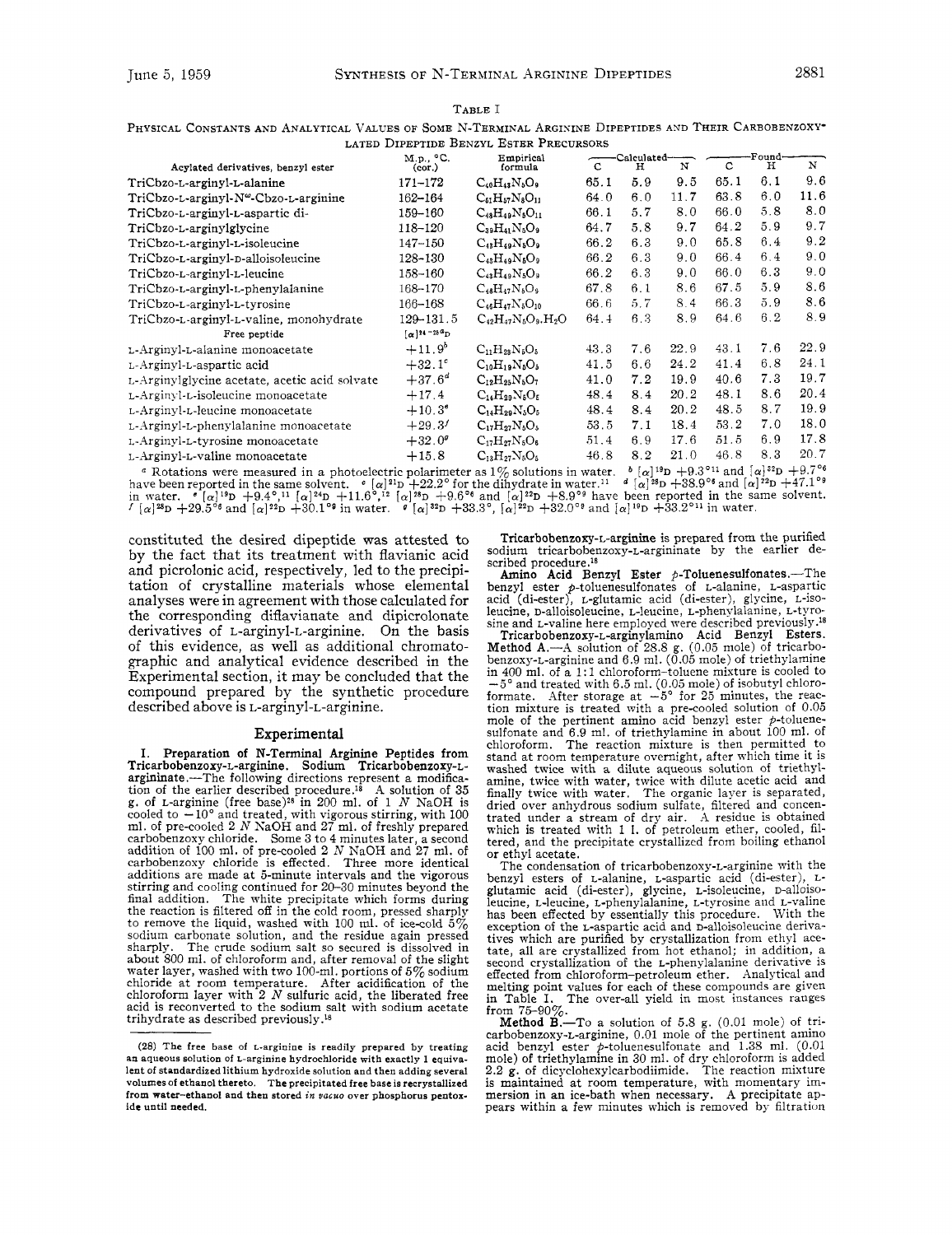after storage of the mixture overnight at room temperature. The filtrate is treated with 2 ml. of acetic acid and permitted to stand for an additional 30 minutes (if an insoluble residue forms during this time, it should be removed by filtration). The chloroform solution is then washed twice with dilute aqueous triethylamine, twice with water, twice with dilute acetic acid and finally twice with water. After the chloroform solution has been dried by filtration through a dry filter paper, it is concentrated *in vacuo* at **35'.** The residual filtration and then crystallized from hot ethanol or ethyl acetate.

Use of the above procedure permitted the preparation of tricarbobenzoxy-L-arginyl-L-alanine benzyl ester in some  $70\%$  yield after crystallization of the product first from hot ethanol and subsequently from hot ethyl acetate. When ethanol and subsequently from hot ethyl acetate. dioxane was employed as the reaction solvent under com-<br>parable conditions, tricarbobenzoxy-t-arginyl-t-glutamic<br>acid dibenzyl ester could be procured in  $75\%$  vield. The acid dibenzyl ester could be procured in  $75\%$  yield. pertinent analytical data are given in Table 1.

L-Arginylamino Acids.-Hydrogenolysis of the tricarbobenzoxy-L-arginylamino acid benzyl esters listed in Table I is carried out either in 95% acetic acid or in a solution of 10% acetic acid in methanol in the presence of palladium black or  $10\%$  palladium-on-charcoal. $^2$  Upon completion of the reaction, the catalyst is filtered off, washed first with methanol, then with water, and the combined filtrates finally evaporated to dryness. The evaporation is repeated three times after the addition each time of a little ethanol. Crystallization of the residue is effected from acetic acidethyl acetate except for the aspartic acid derivative which is crystallized from hot water, the tyrosine derivative which is soldified by repeated precipitation from methanol-acetone and then crystallized from boiling methanol, and the glutamic acid derivative which is crystallized from hot water. All of the dipeptides are isolated as their mono-<br>acetate derivatives except for the glutamic and aspartic acid derivatives which are obtained as the corresponding free base. The products are dried at *i8-100"* over phosphorus pentoxide *in vacuo* for 2-4 hours prior to analysis. Yields of product generally range from about 60-90% of theory. Specific rotation and elemental analytical values are revealed in Table I.

Tricarbobenzoxy-L-arginine Amide.-- A solution of 13.0 g. of tricarbobenzoxy-L-arginine and 3.1 ml. of triethylamine in 200 ml. of 1:1 chloroform-toluene is cooled to  $\cdot$ and treated with 2.9 ml. of isobutyl chloroformate. After storage at *-5"* for 25 minutes, a cold saturated solution of ammonia gas in chloroform is added thereto. **A** solid white mass forms immediately which, after storage at room temperature overnight and subsequent admixture with 20 ml. of chloroform and a solution of 2 ml. of triethylamine in 25 m1. of water, is recovered by filtration. The residue is washed successively with water, 0.05 *N* acetic acid and water. Recrystallization is achieved from hot ethyl ace-<br>tate; yield  $10.0$  g. (77%), m.p.  $182-185^{\circ}$  (cor.).

*Anal.* Calcd. for C<sub>30</sub>H<sub>33</sub>N<sub>5</sub>O<sub>7</sub>: C, 62.6; H, 5.8; N, 12.2. Found: C, 62.5; H, 5.9; N, 11.9.

L-Arginine Amide Dihydrochloride Monohydrate.--- A suspension of 8.8 g. of tricarbobenzoxy-L-arginine amide in 50-100 ml. of methanol is treated with 3 nil. of concd. HCl and subjected to hydrogenolysis in the presence of palladium black catalyst. Upon termination of the reaction, the catalyst is removed *via* filtration and the filtrate concencatalyst is removed *via* filtration and the filtrate concentrated to dryness under reduced pressure at a temperature not exceeding  $40^{\circ}$ . The evaporation is repeated twice after the addition each time of a little methanol. The residual material is then dissolved in a small amount of methanol, filtered, and the filtrate treated with ether. On cooling the mixture overnight, a solid material separates which is filtered off, washed with ether and air-dried. The slightly yellowish solid is then taken **up** in methanol, and the solution decolorized with charcoal and concentrated to dryness. An oil ensues which crystallizes as the mono- hydrate after washing several times with ether and then rubbing under ether with a glass rod; yield 3.4 g.  $(84\%)$ ,  $[\alpha]^{24}\mathbf{p} + 13.8$  (1.0% in water). The material is dried at  $60^{\circ}$  for 2 hours prior to analysis.

*Anal.* Calcd. for C<sub>6</sub>H<sub>19</sub>N<sub>s</sub>O<sub>2</sub>Cl<sub>2</sub>: C, 27.3; H, 7.3; N, 26.5. **Found:** C, 27.4; H, 6.6; N, 26.5.

11. Synthesis and Characterization **of** L-Arginyl-L**arginine. N"-Carbobenzoxy-L-arginine** Benzyl Ester.-An

alternative route to that previously described<sup>18</sup> for this com-<br>pound is given in what follows: A suspension of  $22.0 \text{ g}$ , of dry **Ka,** Nw-dicarbobenzoxy-L-arginine (dried at *78"* for 2 hours) in 120 ml. of anhydrous chloroform is cooled to  $-10^{\circ}$  and treated with 11.0 g. of phosphorus pentachloride. The reaction mixture is shaken in the cold until all of the latter reagent disappears and is then stored at room temperature for 1 hour, during which time a sirupy precipitate forms. sure at about  $55^\circ$ , the residue treated with a little chloroform and the evaporation repeated. Removal of the benzyl chloride and phosphorus oxychloride from the residual material is effected upon rvashing the latter several times with petroleum ether by decantation. After removal of the traces of petroleum ether by evaporation *in i'ucuo,* 100 ml. of benzyl alcohol containing 3.5 g. of hydrogen chloride gas is added to the sirupy residue which thereupon begins to dissolve slowly with the evolution of carbon dioxide. The reaction mixture is stored at room temperature for 3 hours, after which time the benzyl ester hydrochloride is precipitated as a sirup by the addition of ether. Conversion of the hydrochloride salt to the free base, as described pre-<br>viously, yields 11.5 g. (58%) of the desired product, m.p.<br>129–130° (cor.).

Tricarbobenzoxy-L-arginyl-N<sup>w</sup>-carbobenzoxy-L-argi-<br>nine Benzyl Ester. Method A.—Preparation of this compound was achieved *via* the mixed carboxylic-carbonic acid anhydride method<sup>8</sup> as described earlier,<sup>18</sup> with the exception that isobutyl chloroformate was used *in lieu* of ethyl chloroformate as the anhydride-forming reagent. After recrystallization of the product once from boiling methanol and twice from ethyl acetate, a melting point of  $158-160^{\circ}$  was obtained; yield  $28\%$  theory.

Method B.-A suspension of 8.7 g. of tricarbobenzoxy-Larginine, 6.0 g of Xu-carbobenzoxy-L-arginine benzyl ester and 2.6 g. of p-toiuenesulfonic acid in 30 ml. of dioxane is treated with 3.3 g. of N,N'-dicyclohexylcarbodiimide at<br>room temperature and the reaction mixture is shaken thoroughly. As the reaction is mildly exothermic, the mixture is maintained at room temperature by periodic immersion in an ice-bath. Xfter storage at room temperature overnight, the insoluble piecipitate of dicyclohexylurea is<br>removed by filtration and washed with a little dioxane. To the combined filtrate and washings is added 1 ml. of acetic acid and a few drops of water and, after storage for *30* minutes at room temperature, the slight turbidity which develops is removed *by* filtration. The clear filtrate is conrentrated to dryness under reduced pressure and the residue taken up in a large volume of ethyl acetate. The resulting once with water, twice with dilute acetic acid and finally three times with water. After removal of mater droplets by passage through a dry filter paper, the organic layer is evaporated *in vacuo* and the residue treated with a little methanol which is removed *in vacuo*. A crystalline material ensues which is **I** recrystallized twice from hot ethyl ace-<br>tate; yield 6.2 g. (43%), m.p. 162-164°.

L-Arginyl-L-arginine.- $A$  suspension of 4.62 g. of tricarhobenzoxy-L-arginpl-S~-carbobenzoxy-L-arginine benzyl ester in 150 ml. of methanol is treated with 2-3 ml. of glacial acetic acid and a few drops of water and then subjected. to catalytic hydrogenolysis in the presence of freshly prepared palladium black catalyst. Upon completion Of the reduction, the reaction mixture is filtered, the catalyst mashrd several times with *5%* acetic acid, and the combined filtrate and washings diluted to a volume of 500 ml. with  $5\%$ acetic acid. Although various attempts to secure a crystalline reduction product proved unsuccessful, the fact that it was indeed L-arginyl-L-arginine was indicated by its success- ful conversion to the crystalline dipicrolonate and diflavianate derivatives **as** \vel1 as by the analytical tests given in what follows:

(a) Chromatography.---When the above solution of the reduction product is chromatographed on Whatman **NO. 1**  paper in (1) formic acid-water-t-butyl alcohol (15:15:70), (2) methanol-water-pyridine (80:20:2) or (3) phenol saturated with 10% disodium citrate, only a single ninhydrinpositive spot ensues which possesses a different *Rr* than that revealed by a reference standard of arginine under the same conditions, Thus, in the solvents mentioned, the *Rr* values for arginine and for arginylarginine are, in order, 0.28 and 0.18, 0.26 and 0.15, and 0.65 and **0.83.** The room temperature was **25"** and the period of observation 18 hours.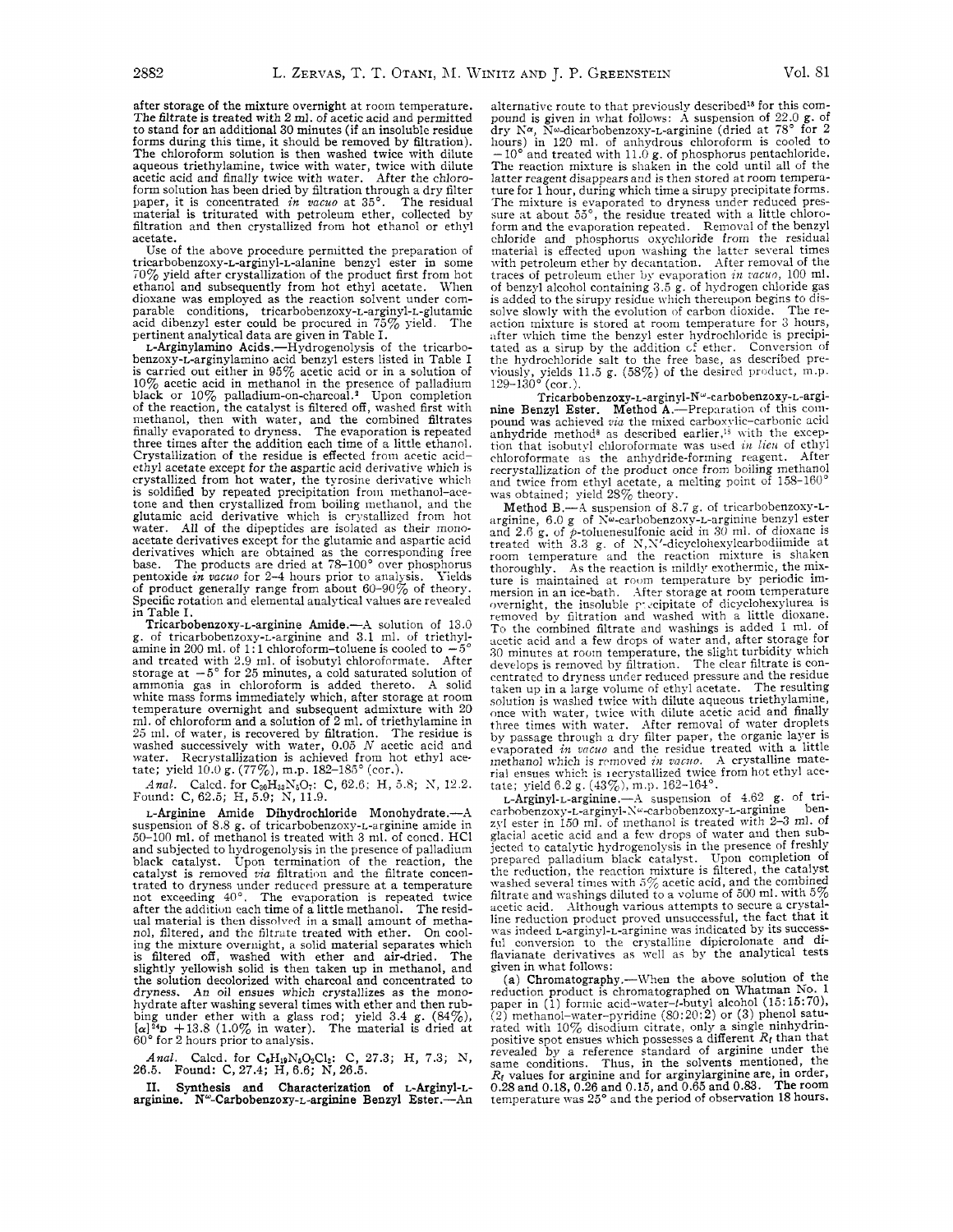(b) Ninhydrin- $CO<sub>2</sub>$ .—Analysis of 1.7 ml. of the dipeptide solution for the presence of free  $\alpha$ -amino acid by the Van Slyke manometric ninhydrin–CO<sub>2</sub> method proceeds with no significant amount of carbon dioxide liberation. However, when a mixture of 4 ml. of the dipeptide solution and 4 ml. of concentrated HCl is heated in a sealed tube at 95-100" for 24 hours and an aliquot of the hydrolysate subsequently subjected to like analysis after removal of the excess hydro-chloric acid, some 9370 of the theoretical amount of carbon dioxide is obtained if calculations are based upon the hydrol-ysis of the proposed dipeptide. In addition, chromatographic analysis of the hydrolysate now reveals a very strong ninhydrin-positive spot corresponding to arginine and a faint

spot corresponding to the unaltered parent material.<br>
(c) Specific Rotation before and after Hydrolysis.—To determine the specific rotation prior to hydrolysis, 30 ml. of the dipeptide solution is evaporated to dryness *in vacuo*  and the evaporation repeated twice after the addition each time of a little water and once after the addition of acetone; a solution of the residue in 5 ml. of 5 *N* HCl reveals an  $[\alpha]^{26}D + 15.0^{\circ}$  for the free arginylarginine. In order to as-<br>certain the specific rotation of the same amount of starting material after hydrolysis, a mixture of 18.0 ml. of the parent dipeptide solution and 18.0 ml. of concentrated HCl is heated in a sealed tube at 95-99' for 24 hours, after which time the contents are evaporated *in vacuo* and the excess hydrochloric acid removed from the residual material by repeated evaporation in the presence of added water; the sirupy residue reveals an  $[\alpha]^{25}D + 26.0^{\circ}$  when dissolved in 3 ml. of 5 N HCl; this value, based on free arginine, is that characteristic of the free amino acid

(d) Diflavianate Derivative.-A 120-ml. aliquot of the parent dipeptide solution is evaporated to dryness *in vacuo* and the residue taken **up** in a mixture of 1.9 ml. of 1 *N* HC1 and 90 ml. of water. The latter is treated first with a solu-tion containing 1 g. of flavianic acid in 10 ml. of water and immediately thereafter with 75 ml. of methanol. Upon storage overnight in an open vessel, L-arginyl-L-arginine diflavianate is deposited as beautiful clusters of needles, yield 78 $\%$ .

*Anal.* Calcd. for C<sub>32</sub>H<sub>38</sub>N<sub>12</sub>O<sub>19</sub>S<sub>2</sub>: C, 40.1; H, 4.0; N, 17.5. Found: C, 39.8; H, 4.0; N, 17.2. Found: C,39.8; H,4.0; N, 17.2.

(e) Dipicrolonate Derivative.- $A$  suspension of 4.78 g. of tricarbobenzoxy-L-arginine-N<sup>o-</sup>carbobenzoxy-L-arginine benzyl ester in about 150 ml. of methanol containing 2-3 ml. of acetic acid and a few drops of water is subjected to catalytic hydrogenolysis as above. The reaction is filtered, the catalyst washed several times with  $5\%$  acetic acid, and the combined filtrate and washings again filtered. The filtrate so secured is diluted to 300 ml. with water. A 200-ml. aliquot of this solution is concentrated to a heavy sirup *in*  $\textit{vacuo}$  at a temperature not exceeding  $40^{\circ}$ . The evapora*vacuo* at a temperature not exceeding 40°. tion process is repeated twice more after the addition each time of a little water. To a solution of the residual sirup in 50 ml. of water is added 500 ml. of a saturated picrolonic acid solution (prepared by stirring 5.5 g. of recrystallized picro-lonic acid (from hot ethanol) in 500 ml. of water overnight at room temperature and filtering off the undissolved material). **.1** bright yellow precipitate of the dipicrolonate forms almost immediately which, after some 12 hours storage in the dark, is recovered by filtration, washed with ice-water until a colorless filtrate is obtained, and air-dried in the dark; yield, 2.25 g. (79%), m.p. 289–290°, [a]25p +5.5<br>(1% in dimethylformamide).

*Anal.* Calcd. for C<sub>32</sub>H<sub>42</sub>N<sub>16</sub>O<sub>13</sub>: C, 44.8; H, 4.9; N, 26.1. Found: C, 44.6; H, 5.0; N, 25.9.

The arginylarginine dipicrolonate so secured revealed a picrolonic acid content of  $60.4\%$  upon analysis,<sup>29</sup> as com-<br>pared with a calculated value of  $61.5\%$ . That the dipicrolonate30 formulation is valid is reaffirmed by the fact that a sample of the compound, after subjection to acid hydrolysis sample of the compound, after subjection to acid hydrolysis<br>with 6  $N$  HCl in a sealed tube at 100 $^{\circ}$  for 24 hours, shows an<br>arginine content of  $40.6\%$  (calcd. for arginine in the dipicrolonate,  $40.6$ ) as determined by a manometric ninhydrin-CO<sub>2</sub> measurement of the amino acids in the hydrolysate.

**(29)** F. **Alten, H. Weiland and E. Knippenherg,** *Biockem. Z.,* **266, 85 (1933);** *cf.* **F. J. Welcher, "Organic Analytical Reagents," Vol. 111,**  D. Van Nostrand Co., Inc., New York, N. Y., 1948, p. 39.

**111.** Preparation **of** N-Terminal Arginine Peptides from Na, N<sub>w-</sub>Dicarbobenzoxy-L-arginine. oxy-L-arginine.-The following procedure represents a modification of the previously reported18 directions for this com- pound. Thus, the crude solid precipitate of sodium tricarbobenzoxy-L-argininate which results from the percarbobenzoxylation of 35 g. of *L*-arginine is dissolved in approximately 500 ml. of  $95\%$  ethanol containing 15 g. of potassium hydroxide, with simultaneous cooling in an ice-bath and stirring. After the solution has stood at room temperature for 2 hours, about 300 ml. of water is added and the re- action mixture is concentrated to about 300-400 nd. *in vacuo*  About 400 ml. of water and an excess of acetic acid are added, the mixture is cooled, and the sirup which results is washed several times with ice-water by decanta-<br>tion. The sirup is then dissolved in approximately  $400-500$ The sirup is then dissolved in approximately 400-500 ml. of hot methanol and the solution permitted to cool first<br>at room temperature and finally in the cold. A precipiat room temperature and finally in the cold. tate of the desired compound ensues which is recovered and washed with methanol; yield 52 g., m.p. 147°. Recrystallization as described previously<sup>18</sup> raises the melting point to 150'.

**Na,N~-Dicarbobenzoxy-L-arginyl-L-glutamic** Acid. Method A.-To a solution of 2.4 g. of L-glutamic acid di-<br>ethyl ester hydrochloride in 15 ml. of anhydrous dioxane are ethyl ester hydrochloride in 15 ml. of anhydrous dioxane are<br>added 4.4 g. of  $N\alpha, N\omega$ -dicarbobenzoxy-L-arginine (dried<br>over phosphorus pentoxide *in vacuo* at 78°) and 2.2 g. of<br>N,N'-dicyclohexylcarbodiimide. The mixture benzoxy-L-arginine dissolves and dicyclohexylurea separates out. One milliliter of water is added and, after an additional 3 hours, the urea derivative filtered off and washed with dioxane. The combined filtrate and washings is concentrated to dryness *in vacuo*, the residue dissolved in ethyl acetate, and the resulting solution washed successively with  $\%$  sodium carbonate (twice), dilute acetic acid and water. The organic fraction is evaporated to dryness and the residual material dissolved in approximately 15 ml. of hot ethanol. Upon standing in the cold, 0.8 g, of a crystalline<br>material deposits which, after filtration and subsequent re-<br>crystallization from ethanol, melts at 149° and shows an<br> $[\alpha]^{25}D -13.6$ ° (2% in chloroform); this c  $N^{\alpha}$ , N<sup>ω</sup>-dicarbobenzoxyanhydro-L-arginine.

*Anal.* Calcd. for C<sub>22</sub>H<sub>24</sub>O<sub>5</sub>N<sub>4</sub>: C, 62.2; H, 5.7; N, 13.2. Found: C, 62.3; H, 5.9; N, 13.2.

To the parent ethanolic filtrate is added 6 ml. of 5 *N*  KOH. After storage at room temperature for 1.5 hours, water is added and the solution acidified by treatment with 4.5 ml. of 5 *N* H<sub>2</sub>SO<sub>4</sub> and acetic acid. A sirup deposits which is repeatedly triturated with water and then crystallized by storage under water in the cold; yield  $2.6$  g. (46%), m.p. 158°. Recrystallization from ethanol-water raises the melting point to 160'.

*Anal.* Calcd. for C27H3309N6: **X,** 12.2. Found: **h',**  12.1.

Method B.—A suspension of 4.4 g. of  $N^{\alpha}$ ,  $N^{\omega}$ -dicarbo-<br>benzoxy-L-arginine (dried at 78° *in vacuo* over phosphorus pentoxide) in 30 ml. of anhydrous chloroform is cooled at  $-5^{\circ}$  and 2.1 g. of phosphorus pentachloride added thereto. After shaking the reaction mixture for several minutes at  $0$  to  $-5^\circ$ , a clear solution ensues in the absence of hydrogen chloride evolution. The addition of cold petroleum ether leads to the precipitation of the acid chloride hydrochloride derivative of  $N^{\alpha}$ , N<sup>a</sup>-dicarbobenzoxy-L-arginine which is washed several times with cold petroleum ether and then dissolved in cold anhydrous chloroform. The latter solu-tion is treated with a cold solution of 2.4 g. of L-glutamic acid diethyl ester hydrochloride and 5.2 ml. of triethylamine in chloroform. After storage at room temperature for 2 hours, the reaction mixture is washed successively with water,  $4\%$  sodium carbonate (twice), dilute acetic acid and water, dried over anhydrous sodium sulfate and evaporated to dryness under reduced pressure. The residual material to dryness under reduced pressure. The residual material is taken up in 15 ml. of ethanol and allowed to stand in the cold, during which time 0.7 g. of Nα, Nα-dicarbobenzoxyan-<br>hydro-L-arginine separates and is recovered by filtration;<br>m.p. 149°, [α]<sup>26</sup>D -13.4° (2% in chloroform). From the ethanolic mother liquors, Na,Nw-dicarbobenzoxy-L-arginy L-glutamic acid is obtained by saponification as described

under method A above; yield 1.3 g.<br>L-Arginyl-L-glutamic Acid.—Hydrogenolysis of N¤,Nωdicarbobenzoxy-L-arginyl-L-glutamic acid in the presence of

**<sup>(30)</sup> Although the tripicrolonate derivative of L-arginyl-L-arginine**  was previously described,<sup>19</sup> several subsequent preparations have since **yielded elemental analyses as well as picrolonic acid values which were most consistently in agreement with the dipicrolonate derivative.**